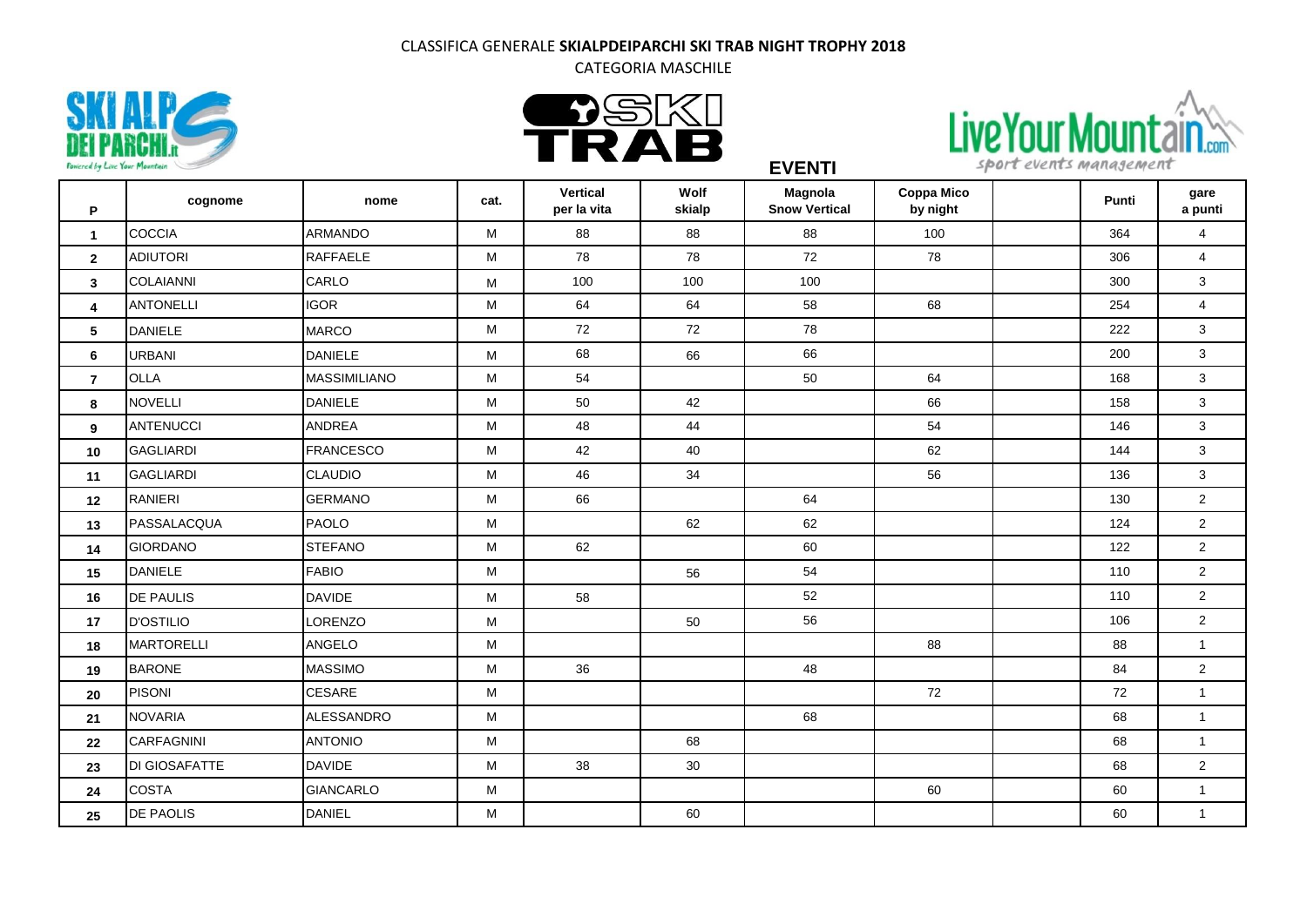CATEGORIA MASCHILE

| 26 | <b>TARTAGLIA</b>   | <b>GIAMPIERO</b>   | M | 60             |                |    |    | 60 | $\mathbf{1}$   |
|----|--------------------|--------------------|---|----------------|----------------|----|----|----|----------------|
| 27 | <b>BARDI</b>       | <b>MARZIO</b>      | M |                |                |    | 58 | 58 | $\mathbf{1}$   |
| 28 | PIGAGLIO           | ANDREA             | M |                | 58             |    |    | 58 | $\mathbf{1}$   |
| 29 | ARGENTINI          | <b>IVAN</b>        | M | 56             |                |    |    | 56 | $\mathbf{1}$   |
| 30 | <b>BUONO</b>       | <b>FRANCESCO</b>   | M |                | 54             |    |    | 54 | $\mathbf{1}$   |
| 31 | <b>D'AROMA</b>     | YURI MAURO         | M |                |                |    | 52 | 52 | $\mathbf{1}$   |
| 32 | <b>CAMPANA</b>     | ANGELO             | M |                | 52             |    |    | 52 | $\mathbf{1}$   |
| 33 | DI PADOVA          | <b>GIUSEPPE</b>    | M | 28             | 24             |    |    | 52 | $\overline{2}$ |
| 34 | PANEPUCCI          | <b>ALESSIO</b>     | M | 52             |                |    |    | 52 | $\mathbf{1}$   |
| 35 | <b>CASTELLI</b>    | <b>PIETRO</b>      | M |                |                |    | 50 | 50 | $\mathbf{1}$   |
| 36 | <b>D'ORAZIO</b>    | <b>PIETRO</b>      | M |                |                |    | 48 | 48 | $\mathbf{1}$   |
| 37 | <b>GENTILE</b>     | <b>MARIO</b>       | M |                | 48             |    |    | 48 | $\mathbf{1}$   |
| 38 | FRATTALI           | <b>MAURIZIO</b>    | M |                |                |    | 46 | 46 | $\mathbf{1}$   |
| 39 | <b>CONDELLO</b>    | GERARDO            | M |                |                | 46 |    | 46 | $\mathbf{1}$   |
| 40 | <b>GAETANI</b>     | <b>ELIO</b>        | M |                | 46             |    |    | 46 | $\mathbf{1}$   |
| 41 | <b>BRUGNOLI</b>    | <b>FRANCESCO</b>   | M |                |                | 44 |    | 44 | $\mathbf{1}$   |
| 42 | <b>LUDOVISI</b>    | <b>EMANUELE</b>    | M | 44             |                |    |    | 44 | $\mathbf{1}$   |
| 43 | <b>IPPOLITI</b>    | <b>VALERIO</b>     | M |                |                | 42 |    | 42 | $\mathbf{1}$   |
| 44 | <b>DE PAULIS</b>   | LEOTIZIO           | M |                |                | 40 |    | 40 | $\mathbf{1}$   |
| 45 | GRAZIANI           | FRANCESCO          | M | $\overline{4}$ |                | 36 |    | 40 | 2 <sup>1</sup> |
| 46 | <b>CIUFFETELLI</b> | <b>LUCA</b>        | M | 40             |                |    |    | 40 | $\mathbf{1}$   |
| 47 | TRAVAGLINI         | <b>GIANLUCA</b>    | M |                |                | 38 |    | 38 | $\mathbf{1}$   |
| 48 | <b>BIGIONI</b>     | <b>GIUSEPPE</b>    | M |                | 38             |    |    | 38 | $\mathbf{1}$   |
| 49 | CHIARANZELLI       | <b>MARCO</b>       | M |                | 36             |    |    | 36 | $\mathbf{1}$   |
| 50 | COLAMARTINO        | <b>PIETRO</b>      | M |                |                | 34 |    | 34 | $\mathbf{1}$   |
| 51 | PALLOCCA           | <b>GIANLUCA</b>    | M | 34             |                |    |    | 34 | $\mathbf{1}$   |
| 52 | <b>BUTTAZZO</b>    | <b>DAVID</b>       | M |                |                | 32 |    | 32 | $\mathbf{1}$   |
| 53 | SPERANZA           | <b>GINO FABIO</b>  | М | 8              | $\overline{2}$ | 22 |    | 32 | $\mathbf{3}$   |
| 54 | CHIARANZELLI       | ANDREA             | М |                | 32             |    |    | 32 | $\mathbf{1}$   |
| 55 | OLLA               | <b>PIERGIORGIO</b> | M | 32             |                |    |    | 32 | $\mathbf{1}$   |
| 56 | <b>SELLI</b>       | <b>GIANLUCA</b>    | M |                |                | 30 |    | 30 | $\mathbf{1}$   |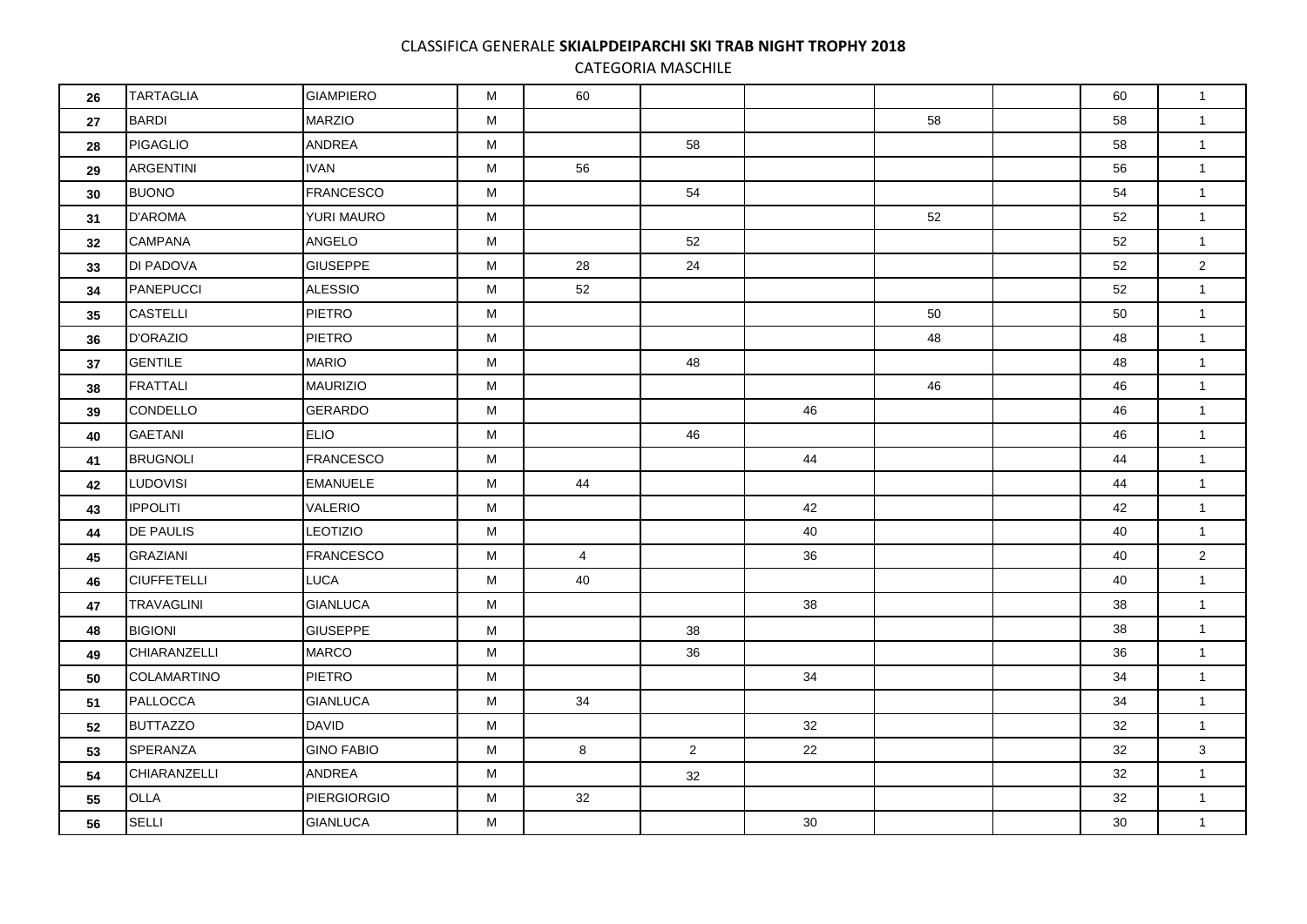CATEGORIA MASCHILE

| 57 | <b>D'AURIZIO</b>    | <b>FRANCESCO</b> | М         | 30 |                 |    |  | 30 | $\mathbf{1}$   |
|----|---------------------|------------------|-----------|----|-----------------|----|--|----|----------------|
| 58 | DI PASQUALE         | <b>MICHELE</b>   | M         |    |                 | 28 |  | 28 | $\mathbf{1}$   |
| 59 | <b>SALVATORE</b>    | <b>FRANCO</b>    | M         |    | 28              |    |  | 28 | $\mathbf{1}$   |
| 60 | <b>ALOISI</b>       | <b>RICCARDO</b>  | M         |    |                 | 26 |  | 26 | $\mathbf{1}$   |
| 61 | <b>DE FELICE</b>    | <b>CRISTIAN</b>  | M         | 26 |                 |    |  | 26 | $\mathbf{1}$   |
| 62 | <b>D'ANDREA</b>     | ALESSANDRO       | M         |    |                 | 24 |  | 24 | $\mathbf{1}$   |
| 63 | CATOLINO            | <b>SETTIMIO</b>  | M         | 20 | $\overline{4}$  |    |  | 24 | $\overline{2}$ |
| 64 | COLAIANNI           | <b>MARCO</b>     | ${\sf M}$ | 24 |                 |    |  | 24 | $\mathbf{1}$   |
| 65 | <b>DE CAPITE</b>    | <b>ANTONELLO</b> | M         |    | 22              |    |  | 22 | $\mathbf{1}$   |
| 66 | D'ALESSANDRO        | ANDREA           | M         | 22 |                 |    |  | 22 | $\mathbf{1}$   |
| 67 | CAVALCANTE          | <b>PAOLO</b>     | M         |    |                 | 20 |  | 20 | $\mathbf{1}$   |
| 68 | cocco               | <b>IRLANDO</b>   | М         |    | 20              |    |  | 20 | $\mathbf{1}$   |
| 69 | <b>ZUGARO</b>       | <b>ROBERTO</b>   | M         |    |                 | 18 |  | 18 | $\mathbf{1}$   |
| 70 | MARROCCO            | <b>GIAMPIERO</b> | M         |    | 18              |    |  | 18 | $\mathbf{1}$   |
| 71 | <b>GUGLIELMI</b>    | <b>GIANCARLO</b> | M         | 18 |                 |    |  | 18 | $\mathbf{1}$   |
| 72 | <b>BONTEMPO</b>     | <b>ALESSIO</b>   | М         |    |                 | 16 |  | 16 | $\mathbf{1}$   |
| 73 | <b>UGOLOTTI</b>     | ANDREA           | М         |    | 16              |    |  | 16 | $\mathbf{1}$   |
| 74 | <b>SCUPPA</b>       | SAURO            | M         | 16 |                 |    |  | 16 | $\mathbf{1}$   |
| 75 | <b>CUCCAGNA</b>     | <b>ALBERTO</b>   | M         |    |                 | 14 |  | 14 | $\mathbf{1}$   |
| 76 | <b>CORDISCO</b>     | <b>MIRCO</b>     | М         |    | 14              |    |  | 14 | $\mathbf{1}$   |
| 77 | VALFRE'             | <b>DANIELE</b>   | М         | 14 |                 |    |  | 14 | $\mathbf{1}$   |
| 78 | GALLETTI            | <b>NUNZIO</b>    | M         |    |                 | 12 |  | 12 | $\mathbf{1}$   |
| 79 | <b>MASCIERI</b>     | <b>ETTORE</b>    | M         |    | 12 <sup>2</sup> |    |  | 12 | $\mathbf{1}$   |
| 80 | <b>TADDEI</b>       | <b>ROBERTO</b>   | M         | 12 |                 |    |  | 12 | $\mathbf{1}$   |
| 81 | <b>ROSSI</b>        | <b>GIULIANO</b>  | M         |    |                 | 10 |  | 10 | $\mathbf{1}$   |
| 82 | PELLEGRINI          | <b>FABIO</b>     | M         |    | 10 <sup>°</sup> |    |  | 10 | $\mathbf{1}$   |
| 83 | <b>SCOGNAMIGLIO</b> | <b>VINCENZO</b>  | M         | 10 |                 |    |  | 10 | $\mathbf{1}$   |
| 84 | <b>MACCHIA</b>      | <b>ATTILIO</b>   | М         |    |                 | 8  |  | 8  | $\mathbf{1}$   |
| 85 | <b>POLCE</b>        | PIERLUIGI        | M         |    | 8               |    |  | 8  | $\mathbf{1}$   |
| 86 | <b>ROSSI</b>        | <b>ENZO</b>      | M         |    |                 | 6  |  | 6  | $\mathbf{1}$   |
| 87 | PERFILI             | <b>TONINO</b>    | М         |    | 6               |    |  | 6  | $\mathbf{1}$   |